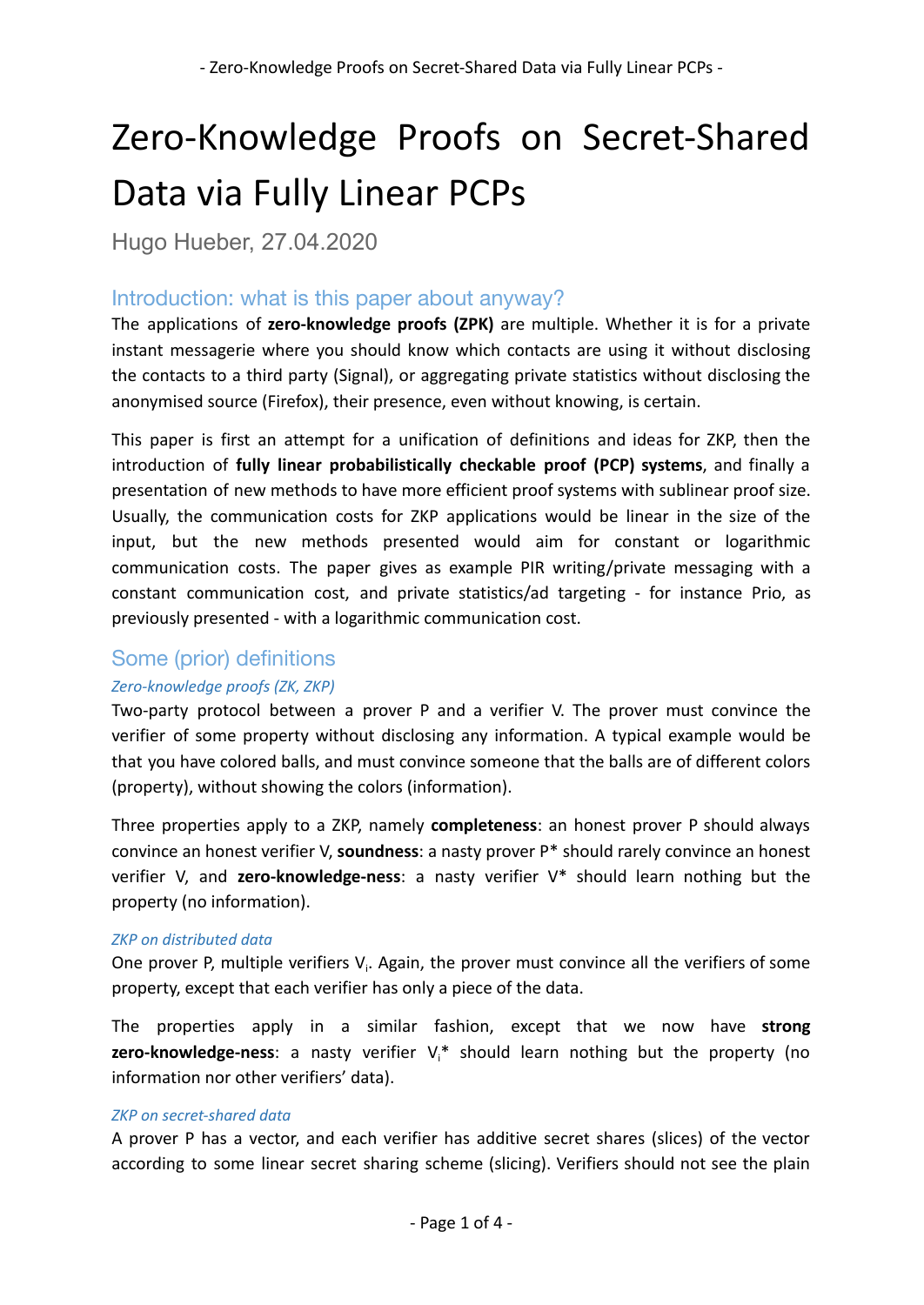- Zero-Knowledge Proofs on Secret-Shared Data via Fully Linear PCPs -

data. The prover should convince the verifiers that this vector is in a given language (**(formal) language**: words with letters taken from an alphabet and well-formed according to a specific set of rules).

## *Linear probabilistically checkable proof (PCP)*

A proof by a randomized algorithm using a bounded amount of randomness (probability of acceptance for the statement) and reading a bounded number of bits of the proof. Basically, a vector π (proof oracle) is used by a verifier to check if a vector x belongs to a given language by making a constant number of linear queries to this proof. After the given number of queries, the verifier should accept or reject with a certain probability.

The same properties as for ZKP apply.

# Fully linear PCP: PCP with a TwistTM

A **fully linear probabilistically checkable proof** is essentially the same as a linear PCP, except that the verifier has no longer access to the input x, and shall pass through the proof oracle. The queries are now made to the input and the proof at the same time. Again, the same properties as for ZKP should apply.

We are going to mainly talk about the PCP, but the paper presents a **fully linear oracle proof (OP)** as well, which is basically the interactive analogue of a fully linear PCP. For a given number of rounds, a prover sends you a proof, you send a challenge back, and at the end the verifier makes a number of linear queries to the input and at the oracle, and then accepts or rejects the proof. Every step discussed can be adapted to a fully linear OP.

#### *Construction of a fully linear PCP*

Many linear PCP are also already fully linear, which is good news as it shows that the thing works. However, as a downside, we have big proofs (about the size of the circuit).

To construct such a proof "from scratch", we need to do a bit of work. The example used in the paper is one of a circuit  $C(x_1, x_2, x_3, w)$  with three input gates. The circuit takes a vector x and a witness w, and outputs  $v<sub>2</sub>$ .

We want to check a certain property of this circuit, with a certain input vector, and a certain output (check that x belongs to the L language). The fully linear PCP is the coefficients of the polynomials f, g, h of degree  $O(|C|)$ . These polynomials are made such that the value fi(j) encodes the value on the i-th input to the j-th gate. We define the polynomials with f(i) being the left input to one gate, g(i) the right input to one gate, and h=f.g. To check the proof, we must verify that the equivalent polynomials are consistent with inputs, and that the final output indeed corresponds to the aforementioned result.

What the paper talks about as well, as stated before, is to develop simpler proofs, mainly by reusing circuits with identical structures. In this way, a proof size proportional to the circuit is achieved.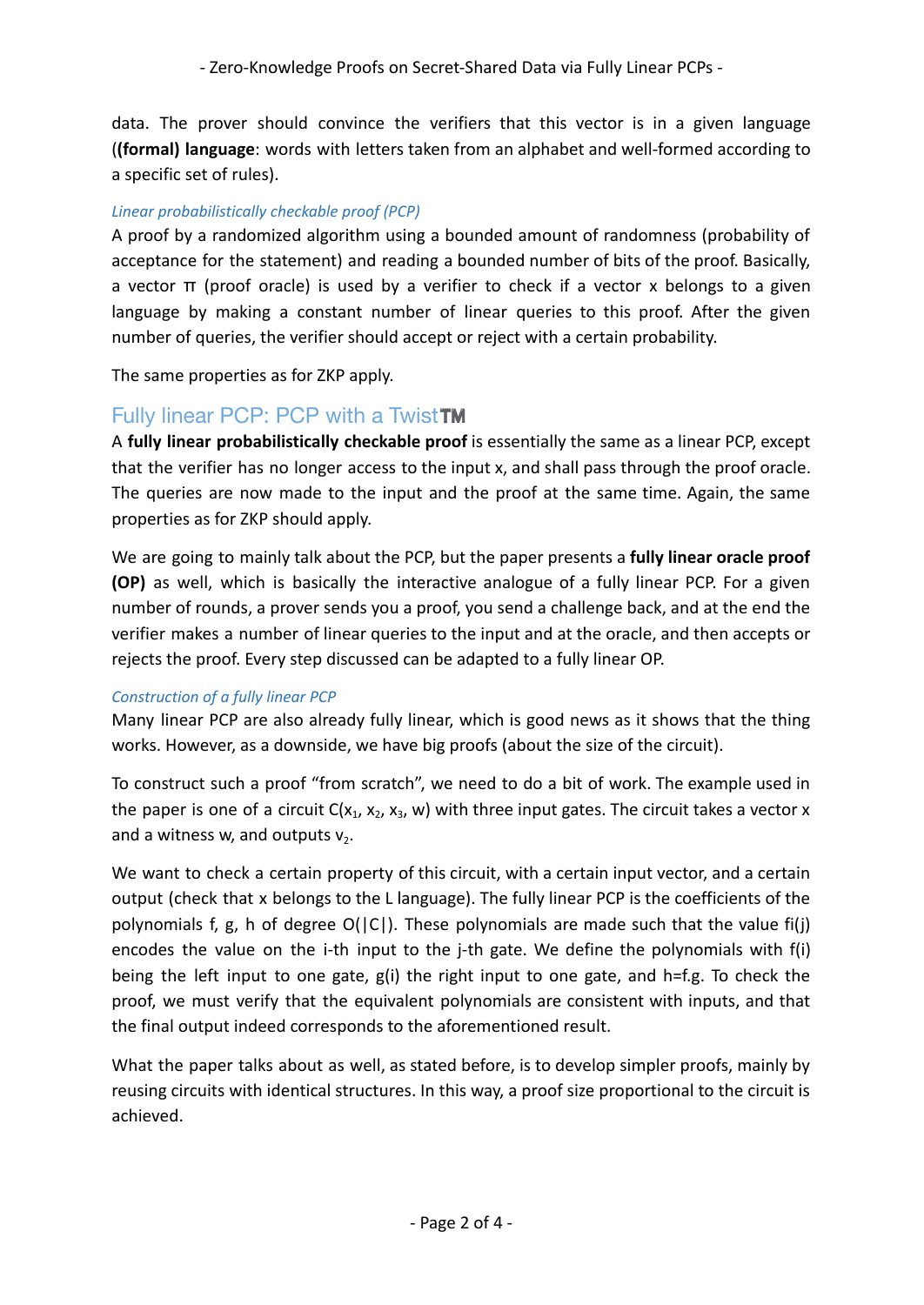- Zero-Knowledge Proofs on Secret-Shared Data via Fully Linear PCPs -

The paper shows that constructing efficient ZKP on distributed data for a given language is easy. If an efficient fully linear PCP for this language exists, it implies that the efficient ZKP exists.

### *Usability for ZK proofs*

Now that we have defined our fully linear PCP, we can use it to construct an efficient ZK proof on distributed data. First, we have the prover with a given input which belongs to a language L. The prover generates a fully linear PCP and splits it using secret sharing among the verifiers, which have each a share of the input. Each verifier now has a piece of the proof and a piece of the input, and can sample query vectors using common randomness, basically simulating the fully linear PCP on their own, as defined above. The verifiers will then publish shares of the query answers, and we can now reconstruct the whole thing. After a constant number of queries, we can run the whole fully linear PCP verifier and check if we shall accept the proof or not, namely if x is in the language L or not.

The most important result would be that if a language L has a short fully linear PCP, L has a low-communication ZK proof on distributed data. The communication cost of the whole thing is about 2 times the size of the proof, plus a constant number of operations (queries).

# Examples and applications

This paper proposes numerous examples and applications of the techniques presented. One of the most telling examples, because studied in a parallel course, will be that of **secure multi-party computation (MPC)**.

One of the theorem that this paper presents is that for any arithmetic circuit C over a field F, there is a secure three-party protocol for computing C that:

- Tolerates **one malicious party** (a dishonest one).
- Is **computationally secure with abort**.
- Has **amortized communication 1 element of F** per party per gate.

The fully linear version of MPC are up to 7 times less costly than the state-of-the-art, but can one construct such a marvelous thing? Basically, we take a **semi-honest** (corrupted parties cooperate to gather information out of the protocol, but do not deviate from the protocol) MPC protocol, and add two properties to it:

- Protocol **reveals nothing until the very last message**. Usually, proofs are applied on a "per action" basis, but on this case, everything remains under the radar. Instead of several little proofs, we do one big proof right before the last message.
- Each of the parties' messages should be a **degree-two function of the party's input and the messages that the party has received so far**.

The protocol would be such that first we run the semi-honest MPC protocol, and parties halt before publishing the very last message (first property!). At this point, each party will prove to the others that so far the messages complied with the protocol (and this is ZKP!) with a